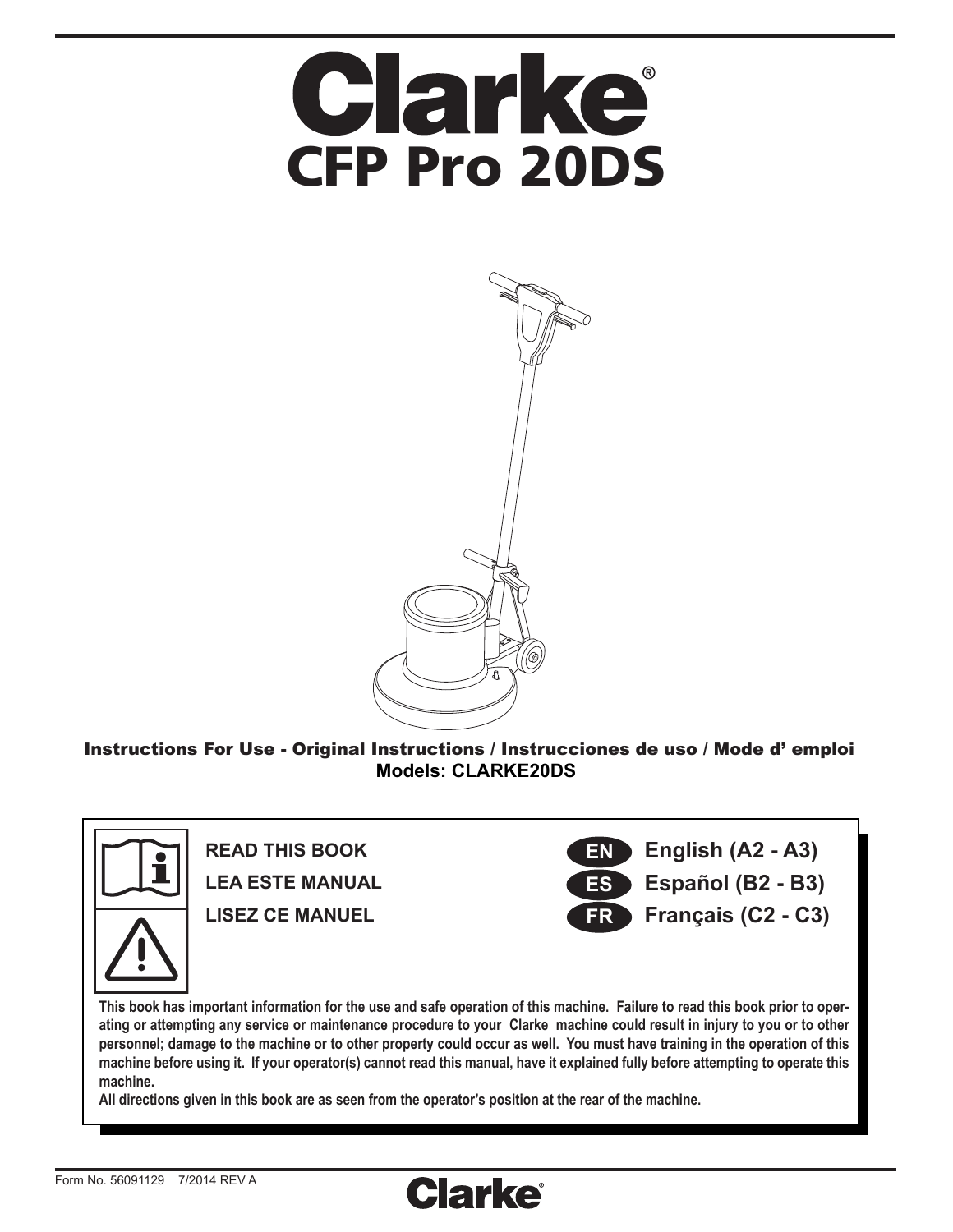# **TABLE OF CONTENTS**

| Page |
|------|
|      |
|      |
|      |
|      |
|      |
|      |
|      |

# **SAFETY PRECAUTIONS**

This machine is intended for commercial use. It is constructed for use in an indoor environment and is not intended for any other use. Use only recommended accessories.

All operators shall read, understand and exercise the following safety precautions:

- 1) Do not operate machine:
	- Unless trained and authorized.
	- Unless you have read and understand operators manual.
	- In flammable or explosive areas.
	- With damaged cord or plug.
	- If not in proper operating condition.
	- In outdoor areas.
	- In standing water.
	- With the use of extension cords.
- 2) Before operating machine:
	- Make sure all safety devices are in place and operate properly.
- 3) When using machine:
	- Do not run machine over cord.
	- Do not pull machine by cord or plug.
	- Do not pull cord around sharp edges or corners.
	- Do not unplug by pulling on the cord.
	- Do not stretch cord.
	- Do not handle plug with wet hands.
	- Keep cord away from heated surfaces.
	- Report machine damage or faulty operation immediately.
- 4) Before leaving or servicing machine:
	- Turn off machine.
	- Unplug cord from outlet.
- 5) When servicing machine:
	- An experienced technician should only perform service work.
	- Unplug cord from outlet.
	- Use manufacturer supplied or approved replacement parts.

# **GROUNDING INSTRUCTIONS**

This floor machine shall be grounded while in use to protect the operator from electric shock. The machine is provided with a three –conductor cord and a three contact grounding type attachment plug to fit the proper grounding type receptacle. The green [or green and yellow] conductor in the cord is the grounding wire. Never connect this wire to anything other than the grounding pin of the attachment plug.

This machine is for use on a nominal 120-Volt circuit and has a grounding plug that resembles the plug illustrated in figure below. Make sure that the machine is connected to an outlet having the same configuration as the plug. No adapter should be used with this machine.

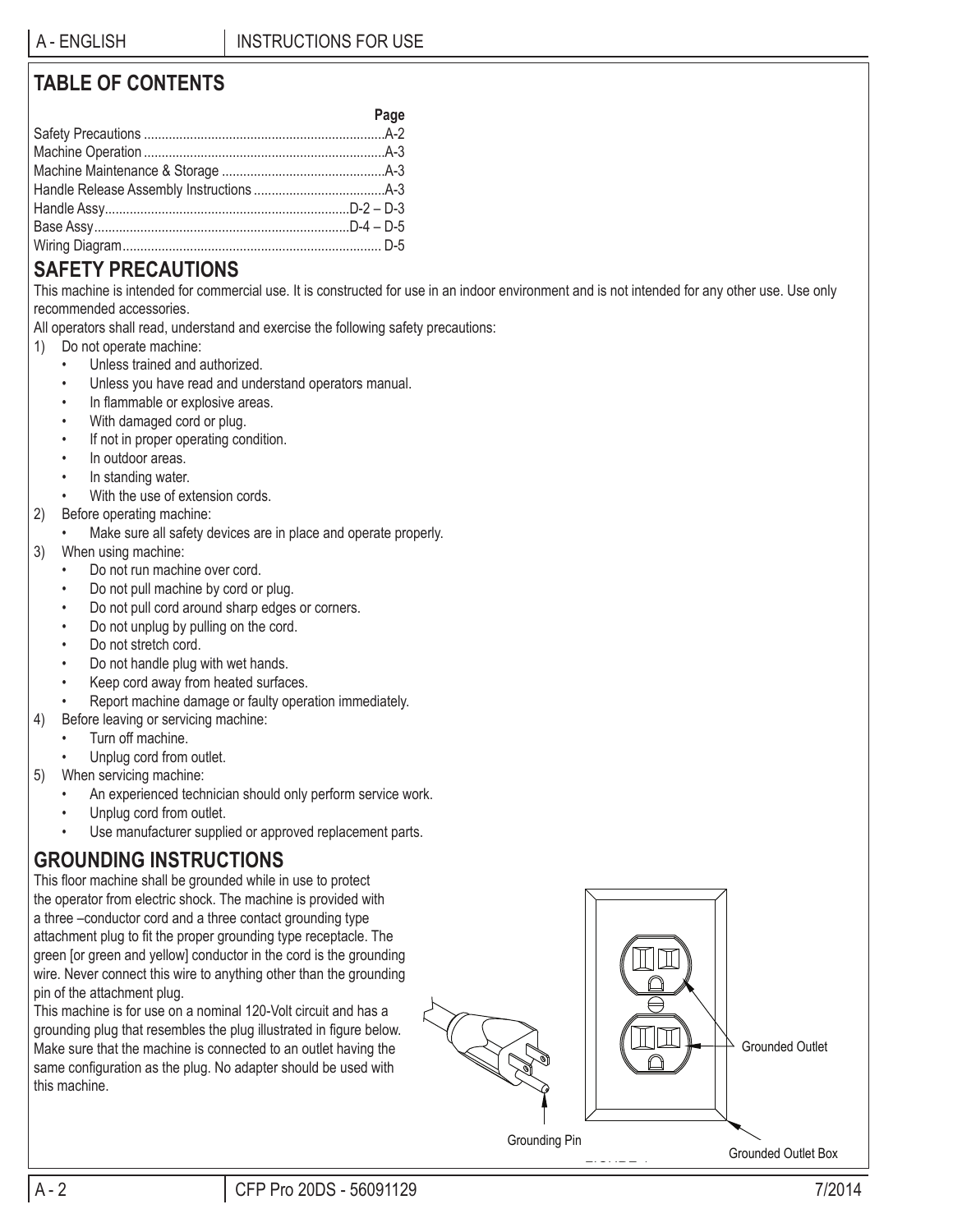# **OPERATION OF FLOOR MACHINE**

READ OPERATORS MANUAL THOROUGHLY PRIOR TO OPERATING OR SERVICING THIS MACHINE.

#### GENERAL USE

- 1. Remove any obstructions or other obstacles in the area which is to be cleaned.
- 2. Place the handle in the upright position and tilt machine back until handle rests on the floor
- \* Be sure the machine is not plugged into an outlet
- 3. Attach the pad driver or brush to the machine by placing the clutch plate over the gearbox hub and turning the driver / brush 1/4 turn.
- 4. Place machine back into its upright position.
- 5. Plug power cord into a grounded outlet. **NOTE:** Never use an extension cord in conjunction with the standard power cord.
- 6. The handle height may be adjusted by lifting up the compression handle which is located on the right side of the handle tube about 1 foot above floor level. Release the compression handle and adjust handle to safe operating height, then push back down on the compression handle to lock the handle in operating position.
- 7. Select either low speed (185rpm) or high speed (330rpm) by pushing the motor mounted switch into the low or high position. **NOTE:** Never change the speed while operating the machine. Be sure the power is turned off prior to changing the speed.
- 8. To start the machine, press the red safety button on the top of the upper switch housing, and then squeeze either of the operating triggers. (the safety button must be depressed prior to squeezing the operating triggers.)
- 9. When the machine is in operation, both hands should be placed on the switch housing (upper handle).
- 10. During operation, to make the machine go right, gently raise the handle. To make the machine to left, gently lower the handle.
- 11. To stop the machine at any time, simply release the operating trigger [s] and the machine will stop automatically.

## **MAINTENANCE**

To keep this machine performing well for many years, please follow the following maintenance procedures:

Always confirm the machine is unplugged from the power source prior to performing any maintenance or repairs!

- 1. Unplug machine as soon as you are done using it.
- 2. Tilt machine back and remove pad driver or brush.

#### **\* Never store a low speed machine with the pad driver or brush mounted to the machine**

- 3. Clean the outside of the machine with a mild cleaner.
- 4. Check power cord for any damage. If damage is detected, replace power cord immediately.
- 5. Lubricate wheels with a water resistant lubricant once a month.
- 6. Check machine for loose or missing nuts and bolts, and replace as necessary.
- 7. If the machine is used in a dusty environment, you may remove the motor cover and blow the motor clean with compressed air. This will ensure proper ventilation, and allow the motor to run cooler.

### **STORAGE**

- 1. Unplug machine from power source and wrap cord on handle.
- 2. Tilt machine back and remove pad driver or brush.
- 3. Store machine in upright position and in a dry area.

# **HANDLE RELEASE ASSEMBLY INSTRUCTIONS**

#### **STEP 1**

- 1) Remove nut and spacer from handle bracket assembly.
- 2) Push the two handle brackets backward so they lay on the floor. **STEP 2**
- 1) Remove Handle Clamp Blocks with 5mm hex head.
- 2) Place handle assembly into handle clamp blocks.
- 3) Re-attach the blocks to the base with 5mm hex head.

#### **STEP 3**

- 1) Make sure actual cord wrap faces to the left of the machine when you are standing behind it.
- 2) Assemble hardware in the following order: spacer, left handle bracket, nylock nut. (Do not over tighten nylock nut. Only tighten it enough to hold handle in place when compression lever is in down position).

#### **STEP 4**

- 1) Connect Power Cords together
- 2) Connect Power Cord Covers together.



3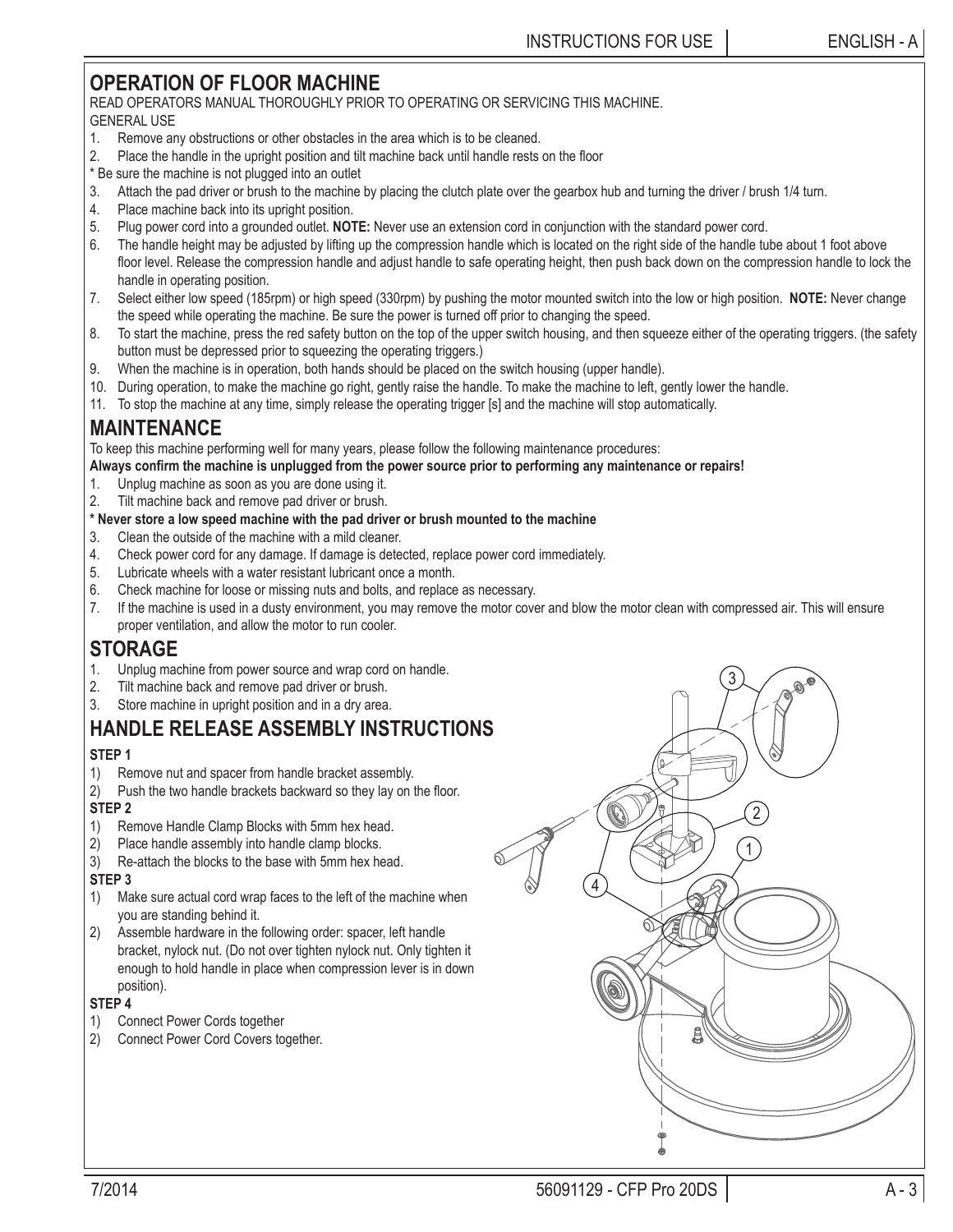# **ÍNDICE**

|                                                      | Página |
|------------------------------------------------------|--------|
|                                                      |        |
|                                                      |        |
|                                                      |        |
| Instrucciones de montaje de liberación del mango B-3 |        |
|                                                      |        |
|                                                      |        |
|                                                      |        |

# **INSTRUCCIONES DE SEGURIDAD**

Esta máquina está diseñada para uso comercial. Está construida para uso en interiores y no ha sido diseñada para ningún otro uso. Utilice únicamente accesorios recomendados.

Todos los operadores deben leer, entender y ejercitar las siguientes instrucciones de seguridad:

- 1) No utilice la máquina:
	- A menos que esté capacitado y autorizado.
	- A menos que usted haya leído y comprendido el manual de uso.
	- En áreas inflamables o explosivas.
	- Con un cable o enchufe dañado.
	- Si no está en condiciones apropiadas de funcionamiento.
	- En las zonas al aire libre.
	- En el agua estancada.
	- Con el uso de cables de extensión.
- 2) Antes de utilizar la máquina:
	- Asegúrese de que todos los dispositivos de seguridad están en su lugar y funcionen correctamente.
- 3) Cuando utilice la máquina:
	- No haga funcionar la máquina sobre el cable.
	- No tire de la máquina por el cable o enchufe.
	- No tire del cordón alrededor de bordes o esquinas afiladas.
	- No desenchufe tirando del cable.
	- No estire el cable.
	- No toque el enchufe con las manos mojadas.
	- Mantenga el cable alejado de superficies calientes.
	- Informe inmediatamente de los daños en la máquina o de su mal funcionamiento.
- 4) Antes de abandonar o reparar la máquina:
	- Apague la máquina.
	- Desenchufe el cable del tomacorriente.
- 5) Cuando repare la máquina:
	- Únicamente un técnico experimentado deberá efectuar trabajos de servicio.
	- Desenchufe el cable del toma de corriente.
	- Utilice las partes de repuesto suministradas o aprobadas por el fabricante.

# **INSTRUCCIONES DE CONEXIÓN A TIERRA**

Esta máquina para piso debería estar conectada a tierra durante su uso para proteger al operador de una eventual descarga eléctrica. La máquina está provista de un cable de tres polos y una tercera clavija incorporada de tipo contacto a tierra en el enchufe para adaptarse al receptáculo de conexión a tierra adecuado. El conductor verde (o verde y amarillo) del cable es el conductor a tierra. Nunca conecte este cable a otro lugar que no sea el terminal de tierra del enchufe.

Esta máquina debe usarse en un circuito nominal de 120 - voltios y tiene un enchufe de conexión a tierra de aspecto similar al enchufe ilustrado en la siguiente figura. Asegúrese de que la máquina esté conectada a un tomacorriente con la misma configuración que el enchufe. No debe utilizarse ningún adaptador con esta máquina.

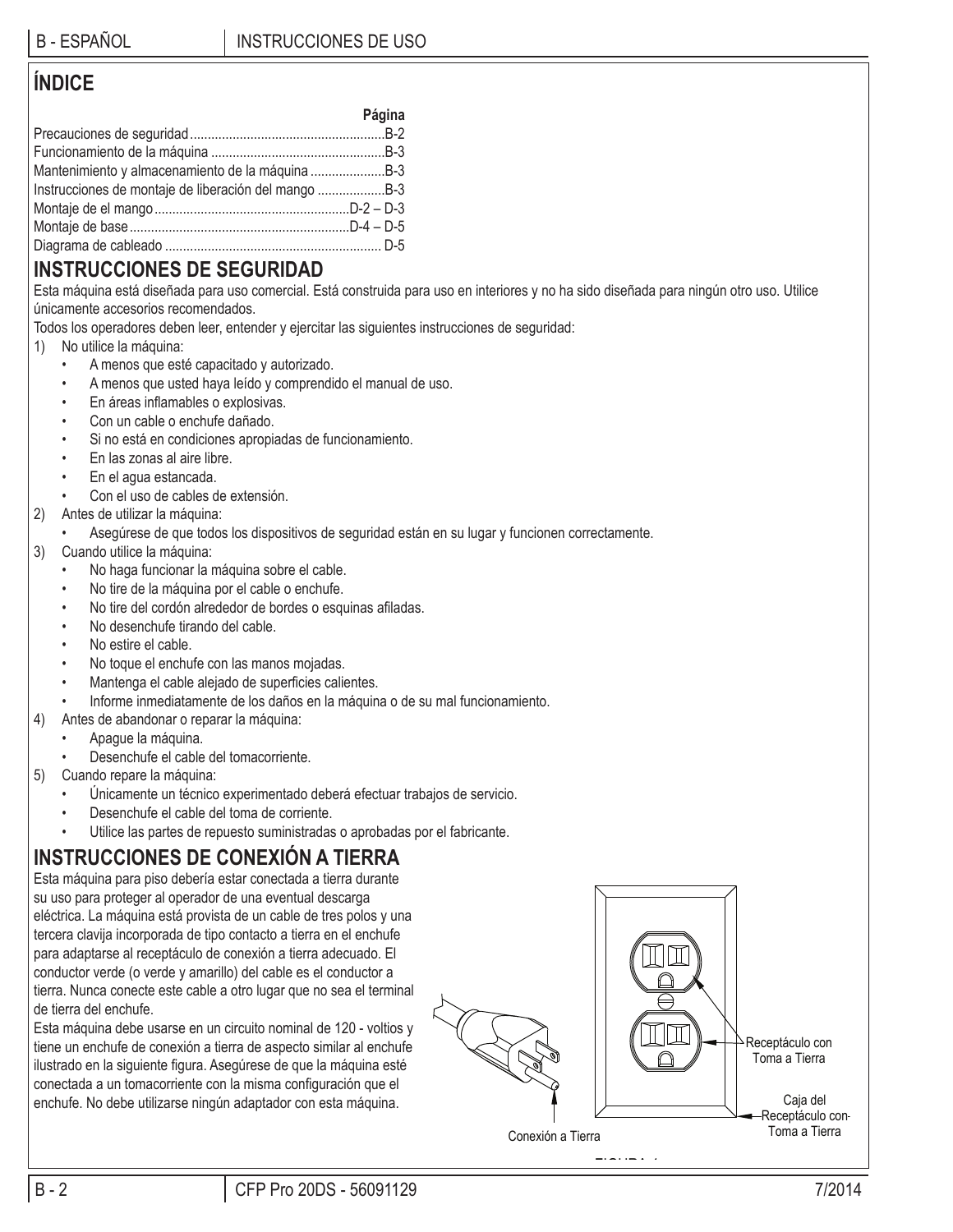# **FUNCIONAMIENTO DE LA MÁQUINA PARA PISO**

LEA COMPLETAMENTE EL MANUAL DE USO ANTES DE UTILIZAR O REPARAR LA MÁQUINA.

#### USO GENERAL

- 1. Elimine cualquier obstrucción u otros obstáculos en la zona que será limpiada.
- 2. Coloque el mango hacia arriba e incline la máquina hacia atrás hasta que el mango se apoye en el suelo
- \*Asegúrese de que el equipo no esté enchufado a una toma de corriente
- 3. Fije el portabayetas o cepillo a la máquina mediante la colocación del disco de embrague en los cubos de la caja de cambios y girando el controlador / cepillo 1/4 de vuelta.
- 4. Coloque la máquina nuevamente en posición vertical.
- 5. Conecte el cable de alimentación a un tomacorriente con conexión a tierra. **NOTA:** Nunca utilice un cable de extensión junto con el cable de alimentación estándar.
- 6. La altura del mango puede ser ajustada levantando el mango de compresión que se encuentra en el lado derecho del tubo de mango cerca de 1 pie sobre el nivel del suelo. Suelte el mango de compresión y ajuste el mango a la altura de funcionamiento seguro, a continuación, empuje hacia abajo en el mango de compresión para bloquear el mango en la posición de funcionamiento.
- 7. Seleccione baja velocidad (185rpm) o alta velocidad (330rpm) pulsando el interruptor incorporado al motor en la posición baja o alta. **NOTA:** No cambie nunca la velocidad mientras utiliza la máquina. Asegúrese de que la alimentación esté desconectada antes de cambiar la velocidad.
- 8. Para arrancar la máquina, pulse el botón rojo de seguridad en la parte superior de la caja superior del interruptor, y luego apriete cualquiera de los disparadores de funcionamiento. (el botón de seguridad debe ser presionado antes de apretar el disparador de funcionamiento).
- 9. Cuando la máquina está en funcionamiento, ambas manos deben colocarse en la caja del interruptor (barra superior).
- 10. Durante la utilización, para que la máquina vaya hacia la derecha, levante suavemente el mango. Para hacer que la máquina vaya hacia la izquierda, baje suavemente el mango.
- 11. Para detener la máquina en cualquier momento, simplemente suelte el disparador[es] de operación y la máquina se detendrá automáticamente.

#### **MANTENIMIENTO**

Para mantener esta máquina funcionando correctamente durante muchos años, por favor siga los siguientes procedimientos de mantenimiento: ¡Confirme siempre que la máquina esté desconectada de la fuente de energía antes de realizar cualquier operación de mantenimiento o **reparaciones!**

- 1. Desenchufe la máquina tan pronto como haya terminado de usarla.
- 2. Incline la máquina hacia atrás y quite el portabayetas o el cepillo.

#### **\*Nunca almacene una máquina de baja velocidad con el portabayetas o cepillo montado en la máquina**

- 3. Limpie el exterior de la máquina con un limpiador suave.
- 4. Revise el cable de alimentación por cualquier daño . Si se detecta algún daño, sustituya el cable de inmediato.
- 5. Lubrique las ruedas con un lubricante resistente al agua una vez al mes.
- 6. Compruebe si la máquina tiene tuercas y pernos flojos o faltantes, y reemplace según sea necesario.
- 7. Si la máquina se utiliza en un ambiente polvoriento, usted puede quitar la tapa del motor y soplar el motor para limpiarlo, con aire comprimido. Esto asegurará una ventilación adecuada, y permitirá que el motor funcione con menos calor. 3

### **ALMACENAMIENTO**

- 1. Desenchufe la máquina de la fuente de alimentación y enrolle el cable en el mango.
- 2. Incline la máquina hacia atrás y quite el portabayetas o el cepillo.
- 3. Guarde la máquina en posición vertical y en un lugar seco.

### **INSTRUCCIONES DE MONTAJE DE LIBERACIÓN DEL MANGO**

#### **PASO 1**

- 1) Quite la tuerca y el espaciador de montaje del soporte del mango.
- 2) Presione los dos soportes del mango hacia atrás de modo que queden en el suelo.

#### **PASO 2**

- 1) Quite los bloques de sujeción con cabeza hexagonal de 5 mm del mango.
- 2) Coloque el conjunto del mango en los bloques de sujeción del mango.
- 3) Vuelva a colocar los bloques de la base con cabeza hexagonal de 5 mm. **PASO 3**

- 1) Asegúrese de enrollar el cable mirando hacia la izquierda de la máquina cuando usted esté de pie detrás de ella.
- 2) Montar el hardware en el siguiente orden: separador, soporte del mango izquierdo, tuerca nylock. (No apriete demasiado la tuerca nylock. Sólo ajustar lo suficiente como para sujetar la palanca en su lugar cuando la palanca de compresión esté hacia abajo).

#### **PASO 4**

- 1) Conectar juntos los cables de alimentación
- 2) Conectar juntos los cobertores para cables de alimentación.

4

1

2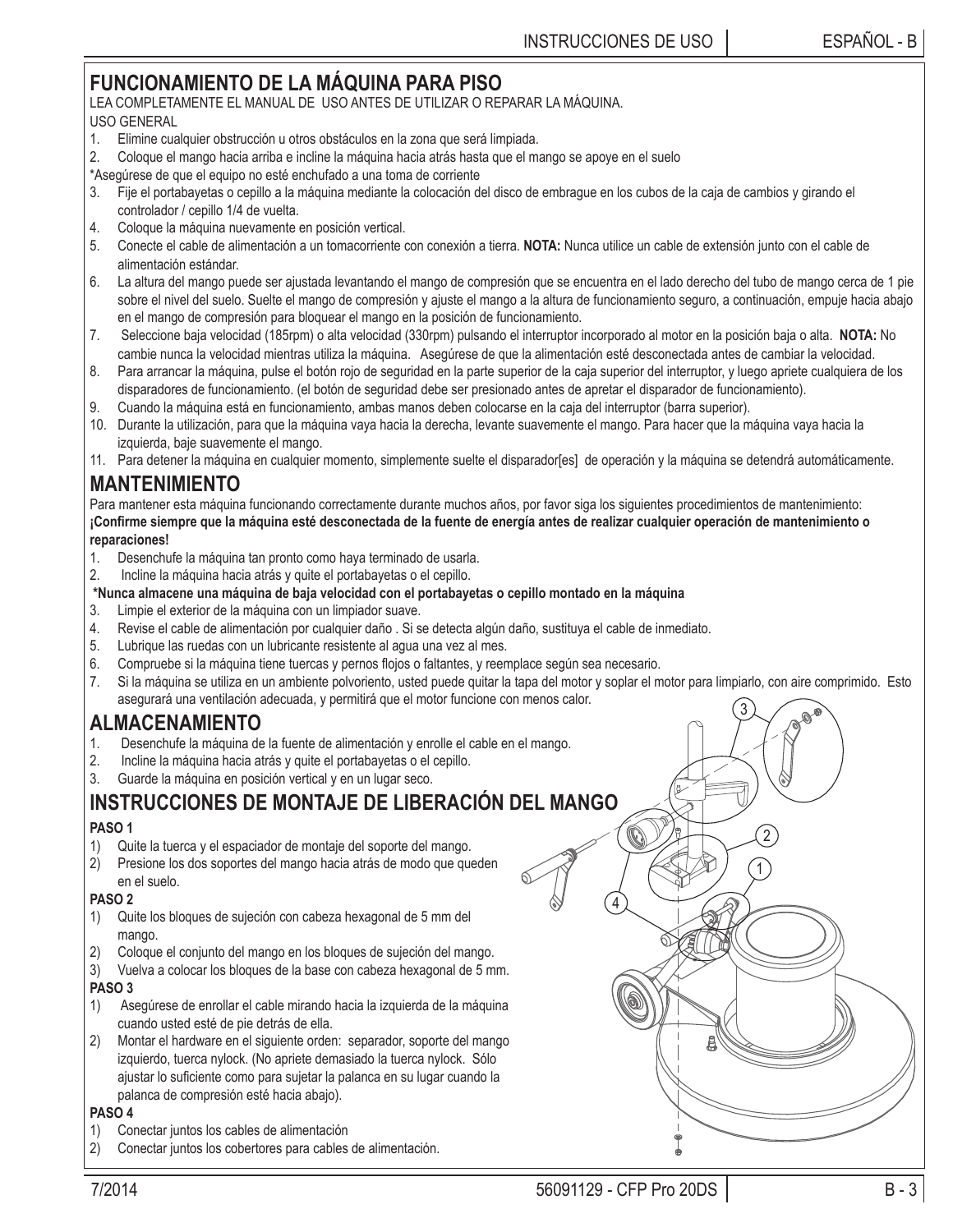# **TABLE DES MATIÈRES**

|                                                                                                                | Page |
|----------------------------------------------------------------------------------------------------------------|------|
|                                                                                                                |      |
|                                                                                                                |      |
|                                                                                                                |      |
|                                                                                                                |      |
|                                                                                                                |      |
|                                                                                                                |      |
|                                                                                                                |      |
| 그 사람들은 그 사람들은 그 사람들은 그 사람들을 지르면 아니라 아이들이 아니라 아이들이 아니라 아이들이 아니라 아이들이 아니라 아이들이 아니라 아이들이 아니라 아이들이 아니라 아이들이 아니라 아이 |      |

# **CONSIGNES DE SÉCURITÉ**

Cette machine est conçue pour un usage commercial uniquement. Elle est prévue pour une utilisation en intérieur et ne convient à aucun autre usage. N'utilisez que les accessoires recommandés

Avant d'utiliser l'appareil, il est indispensable de bien lire, d'avoir compris et d'appliquer les consignes de sécurité énoncées ci-après :

- 1) N'utilisez pas la machine dans les cas suivants :
	- Sans avoir été formé et y être autorisé
	- Sans avoir lu au préalable et compris le manuel de l'opérateur.
	- Dans des zones ininflammables ou présentant un risque d'explosion
	- Si le cordon ou la prise est endommagé
	- Si la machine n'est pas en état de fonctionnement.
	- En extérieur.
	- Dans un endroit où il y a de l'eau stagnante.
	- Avec des rallonges électriques.
- 2) Avant d'utiliser la machine
	- Vérifiez que tous les dispositifs de sécurité sont en place et fonctionnent correctement.
- 3) Lors de l'utilisation de la machine :
	- Ne pas passer avec la machine sur le cordon.
	- Ne pas tirer la machine par le cordon ou la prise.
	- Ne pas tirer sur le cordon pour passer un angle ou une arête vive.
	- Ne pas le débrancher l'appareil en tirant sur le cordon.
	- Ne pas tirer excessivement sur le cordon.
	- Ne pas toucher la prise avec les mains mouillées.
	- Éloigner le cordon des surfaces chaudes.
	- Signaler immédiatement tout dommage ou dysfonctionnement de l'appareil.
- 4) Avant de ranger la machine ou de procéder à une intervention sur celle-ci :
	- Eteignez-la.
	- Débrancher le cordon de la prise électrique.
- 5) En cas d'intervention sur la machine :
	- Ne confier l'entretien de l'appareil qu'à un technicien qualifié.
	- Débrancher le cordon de la prise électrique.
	- N'utiliser que des pièces de rechange fournies ou agréées par le fabricant.

# **INSTRUCTIONS DE MISE À LA TERRE**

Cette polisseuse doit être reliée à la terre lorsqu'elle est utilisée afin de protéger l'utilisateur contre tout risque de décharge électrique. Elle est équipée d'un cordon à trois fils et d'une prise avec fiche de terre qui se branche sur une prise de même type, reliée à la terre. Le fil de terre du cordon est le fil vert (ou vert/jaune). Ne jamais brancher ce fil sur une fiche autre que la borne de terre de la prise. Cette machine doit être utilisée sur un circuit 120 volts, nominal ; elle est équipée d'une prise de terre semblable à celle illustrée sur la Figure ci-dessous. Vérifier que l'appareil est bien branché à une prise de courant ayant la même configuration. Ne pas utiliser d'adaptateur avec cet appareil.



Borne de Terre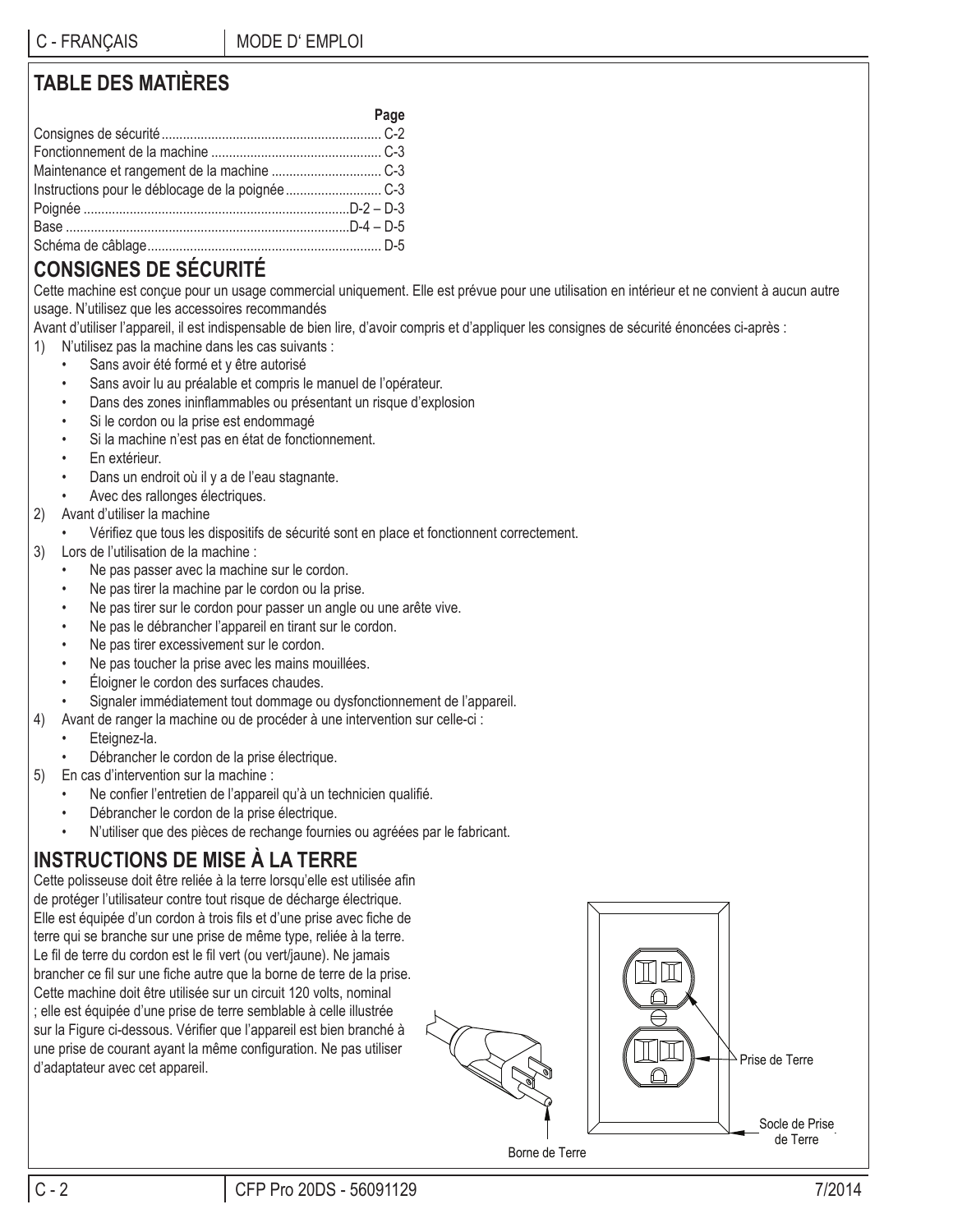## **FONCTIONNEMENT DE LA MACHINE**

#### LIRE ATTENTIVEMENT LE MANUEL DE L'OPÉRATEUR AVANT TOUTE UTILISATION OU AVANT DE PROCÉDER A QUELQUE INTERVENTION QUE CE SOIT SUR LA MACHINE

#### UTILISATION GÉNÉRALE

- 1. Dégager tous les obstacles ou objets situés dans la zone à nettoyer.
- 2. Mettre la poignée en position verticale et incliner l'appareil vers l'arrière jusqu'à ce que la poignée repose sur le sol.
- \* S'assurer que l'appareil n'est pas branché à une prise électrique.
- 3. Pour fi xer le système d'entraînement des tampons ou la brosse sur la machine, placer le disque d'embrayage sur le moyeu de la boîte de vitesse et faire pivoter le mécanisme / la brosse d'un quart de tour.
- 4. Remettre l'appareil en position verticale.
- 5. Brancher le cordon d'alimentation à une prise reliée à la terre. **REMARQUE :** Ne jamais utiliser de rallonge en plus du cordon d'alimentation standard.
- 6. La poignée est réglable en hauteur ; pour cela relever la poignée de compression située à droite du tube de la poignée d'environ 30 cm par rapport au niveau du sol. Relâcher la poignée de compression et régler la poignée à la hauteur voulue, puis ramener la poignée de compression afin de verrouiller la poignée en position d'utilisation.
- 7. Sélectionner la vitesse désirée : basse (185 tr/mn) ou élevée (330 tr/mn) en mettant l'interrupteur du moteur sur la position désirée. **REMARQUE :** Ne jamais changer de vitesse pendant que la machine tourne. Assurez-vous que l'alimentation est coupée avant de changer de vitesse.
- 8. Pour démarrer la machine, appuyer sur le bouton rouge, situé en haut du boîtier d'interrupteur, puis appuyer sur l'une des manettes de marche. (Appuyer sur le bouton de sécurité avant d'actionner les manettes de marche).
- 9. Lorsque la machine fonctionne, l'opérateur doit avoir les deux mains sur le boîtier d'interrupteurs (poignée supérieure).
- 10. Lors de l'utilisation de la machine, pour la faire aller vers la droite, lever légèrement la poignée. Pour la faire aller vers la gauche, baisser légèrement la poignée.
- 11. Pour arrêter la machine, il suffit de relâcher la ou les manette(s) de marche, et la machine s'arrête automatiquement.

# **ENTRETIEN**

Pour que cette machine fonctionne correctement pendant des années, il est indispensable de respecter les procédures d'entretien suivantes :

- Vérifier toujours que la machine est débranchée de la source d'alimentation avant de procéder à une intervention ou à des réparations! 1. Débranchez la machine dès que vous avez fini de vous en servir.
- 2. Inclinez la machine vers l'arrière et enlevez le système d'entraînement des disques ou la brosse.
- **\* Ne jamais ranger l'appareil sans avoir au préalable démonter le système d'entraînement des disques ou la brosse.**
- 3. Nettoyez l'extérieur de la machine à l'aide d'un détergent doux.
- 4. Vérifiez que le cordon n'est pas endommagé. S'il est abimé, le remplacer immédiatement.
- 5. Graissez les roues, une fois par mois, à l'aide d'un lubrifiant résistant à l'eau.
- 6. Examinez la machine afin de vérifier qu'il ne manque aucun écrou ou boulon ou que ceux-ci ne sont pas desserrés. Les remplacer si nécessaire.
- 7. Si la machine est utilisée dans un environnement poussiéreux, vous avez la possibilité d'enlever le capot du moteur et de nettoyer le moteur à l'air comprimé. Ceci permettra d'assurer une bonne ventilation du moteur et évitera qu'il ne chauffe.

### **RANGEMENT**

- 1. Débranchez la machine de la prise d'alimentation et enroulez le cordon autour de la poignée
- 2. Inclinez la machine vers l'arrière et enlevez le système d'entraînement des disques ou la brosse.<br>3. Rangez la machine en position verticale dans un endroit sec.
- Rangez la machine en position verticale dans un endroit sec.

# **INSTRUCTIONS DE DÉBLOCAGE DE LA POIGNÉE**

#### **ÉTAPE 1**

- 1) Enlevez l'écrou et la rondelle de la patte de fixation de la poignée.
- 2) Poussez les deux pattes de fixation de la poignée vers l'arrière de façon à ce qu'elles reposent sur le sol.

#### **ÉTAPE 2**

- 1) Enlevez les blocs de serrage de la poignée en retirant les vis à tête hexagonale de 5 mm.
- 2) Placez la poignée dans les blocs de serrage de la poignée.
- 3) Refixez les blocs au châssis de la machine en remettant les vis de 5 mm.

#### **ÉTAPE 3**

- 1) Vérifiez que le rembobineur de cordon se trouve bien sur la gauche de la machine lorsque vous êtes derrière celle-ci.
- 2) Remontez les éléments de fixation en procédant dans l'ordre suivant : Rondelle, patte de fixation gauche, écrou nyloc. (Ne pas serrer à fond l'écrou nyloc ; le serrer juste suffisamment pour maintenir la poignée en place lorsque le levier de compression est en position abaissée).

#### **ÉTAPE 4**

- 1) Brancher les deux parties du cordon d'alimentation
- 2) Brancher les deux couvercles de protection du cordon ensemble.

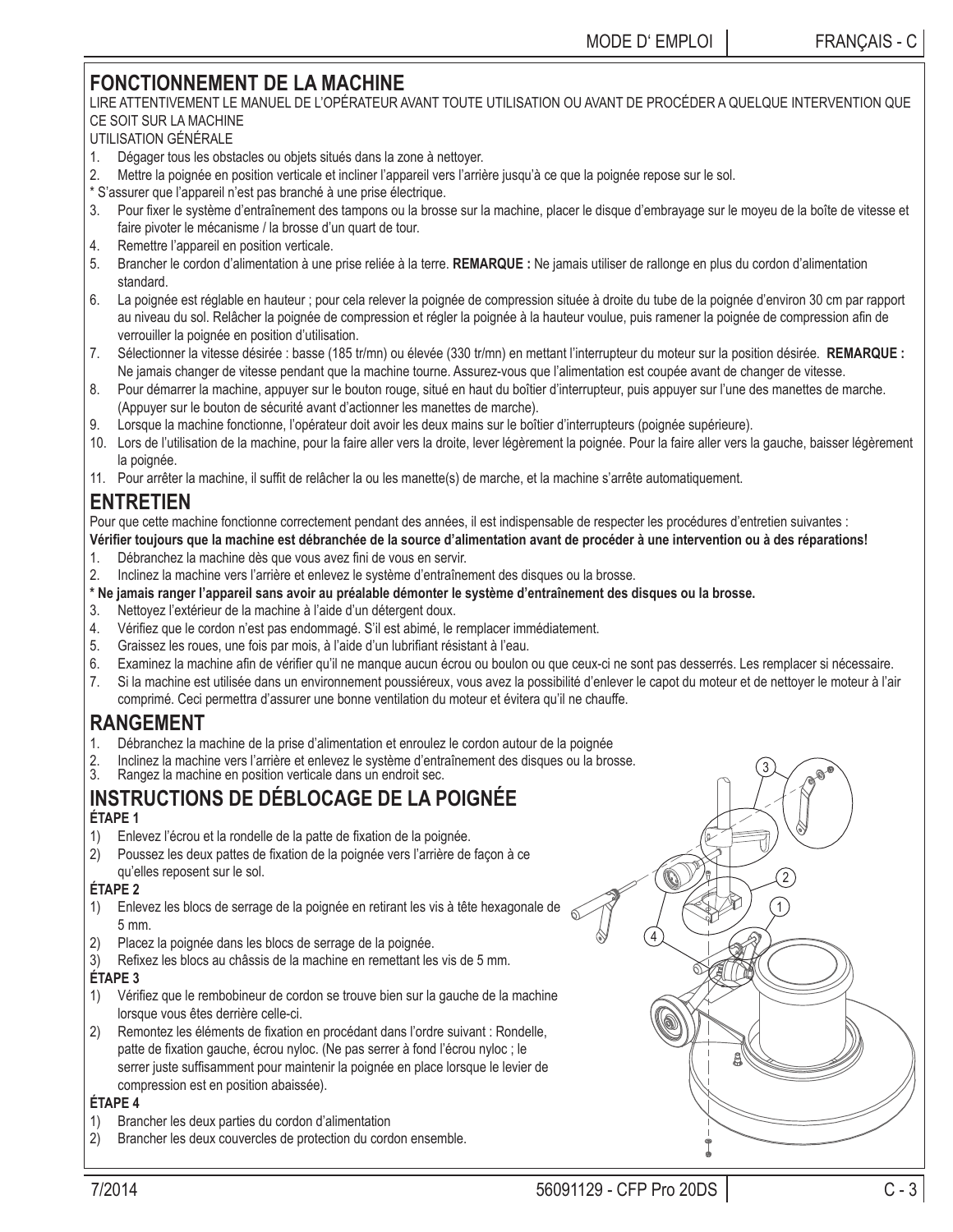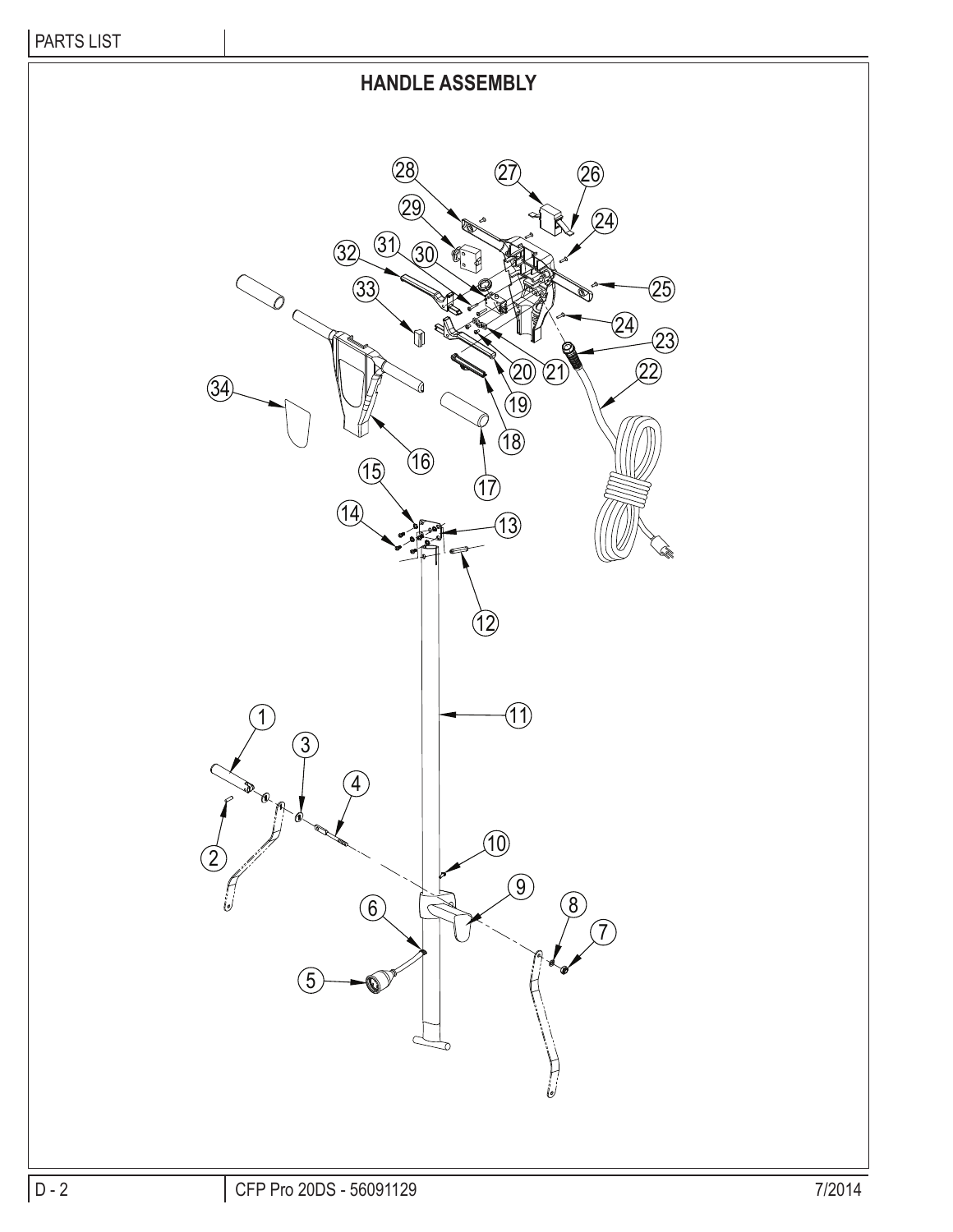# **HANDLE ASSEMBLY**

| Item | Ref. No.  | Qty                     | <b>Description</b>                       |
|------|-----------|-------------------------|------------------------------------------|
| 1    | VF30016   | 1                       | Handle Release                           |
| 2    | VF30017   | 1                       | Screw                                    |
| 3    | VF30018   | 2                       | Washer, Plain                            |
| 4    | VF300152  | 1                       | Bolt, Handle Release                     |
| 5    | VF45125   | 1                       | Cord, Handle                             |
|      | AS41901   | 1                       | Plug Protector, Small Male (for VF45125) |
| 6    | VF50120A  | 1                       | Grommet                                  |
| 7    | VF13504   | 1                       | Nut, Lock, M10                           |
| 8    | VF13517   | 1                       | Washer, Plain                            |
| 9    | VF300141  | 1                       | Cord Wrap Block                          |
| 10   | VF13493   | 1                       | Screw, M6 X 10                           |
| 11   | AS312206B | 1                       | Tube                                     |
| 12   | VF13570   | 1                       | Pin                                      |
| 13   | VF40169   | 1                       | <b>Connection Plate</b>                  |
| 14   | VF14222   | 4                       | Screw, M5x12                             |
| 15   | VF13604   | 4                       | Tooth Washer, M5                         |
| 16   | AS312209  | 1                       | <b>Front Cover</b>                       |
| 17   | VF48310   | $\overline{\mathbf{c}}$ | Handle Grip                              |
| 18   | AS22006S  | 1                       | Lever, Solution                          |
| 19   | AS22004S  | 1                       | Lever, Left, Switch                      |
| 20   | VV13667   | 2                       | Screw, M4 X 12                           |
| 21   | VF48309   | 1                       | Clamp Block                              |
| 22   | VF45119   | 1                       | Cord, Power Supply                       |
| 23   | AS22009-1 | 1                       | Strain Relief, Cord                      |
| 24   | GT13009   | 5                       | Screw, M5 X 30                           |
| 25   | GT13008   | 2                       | Screw, M5 X 20                           |
| 26   | GV40218   | 1                       | Safety Button                            |
| 27   | GV40209   | 1                       | <b>Safety Button</b>                     |
| 28   | AS312209  | 1                       | <b>Rear Cover</b>                        |
| 29   | VF99010C  | 1                       | Breaker, Circuit, 17a                    |
| 30   | VF44203   | 1                       | Switch Assy                              |
| 31   | VF14212   | 2                       | Screw, M3 X 25                           |
| 32   | AS22005S  | 1                       | Lever, Right, Switch                     |
| 33   | AS312203  | 1                       | Cover                                    |
| 34   | GV40226CL | 1                       | Label, Front Cover                       |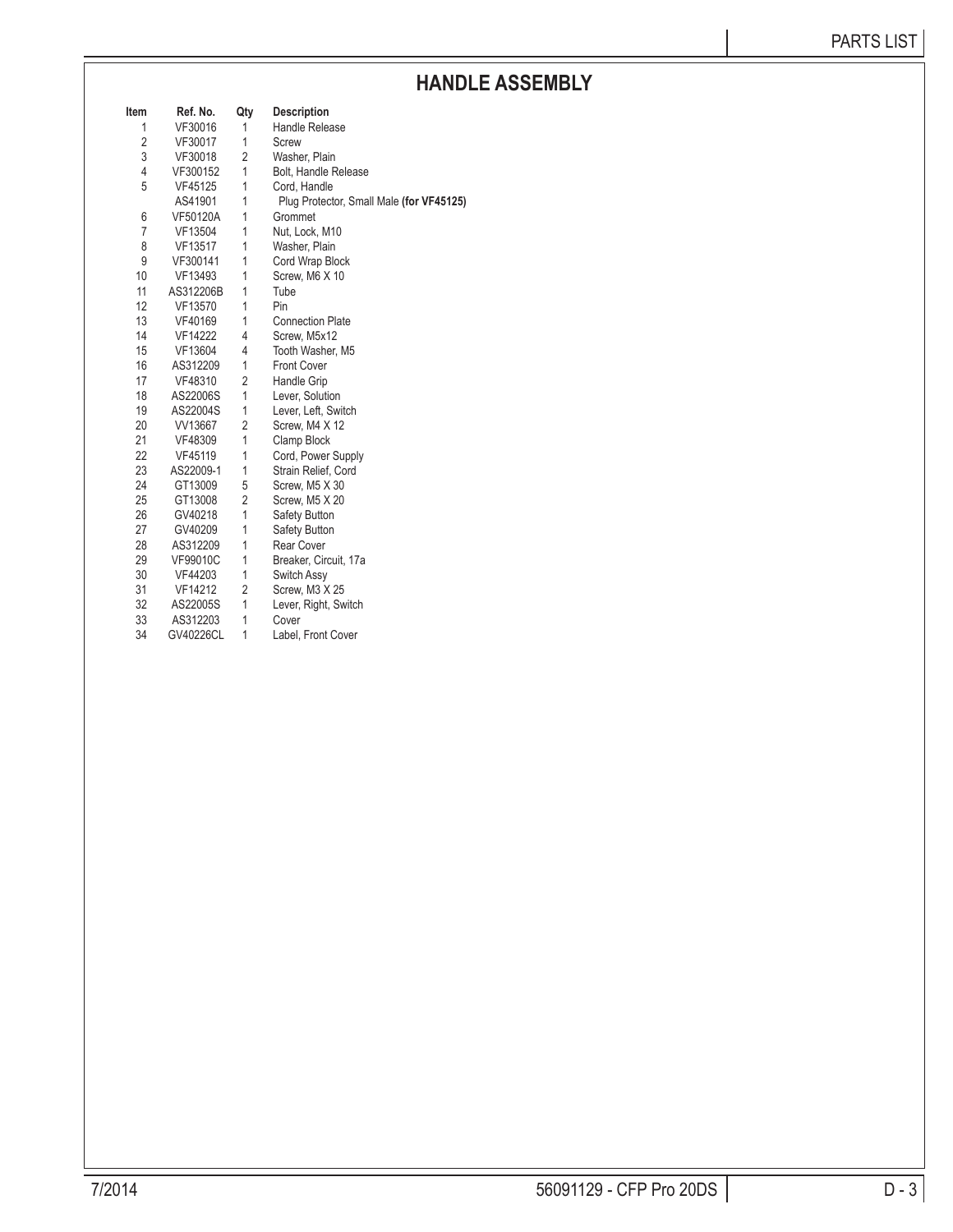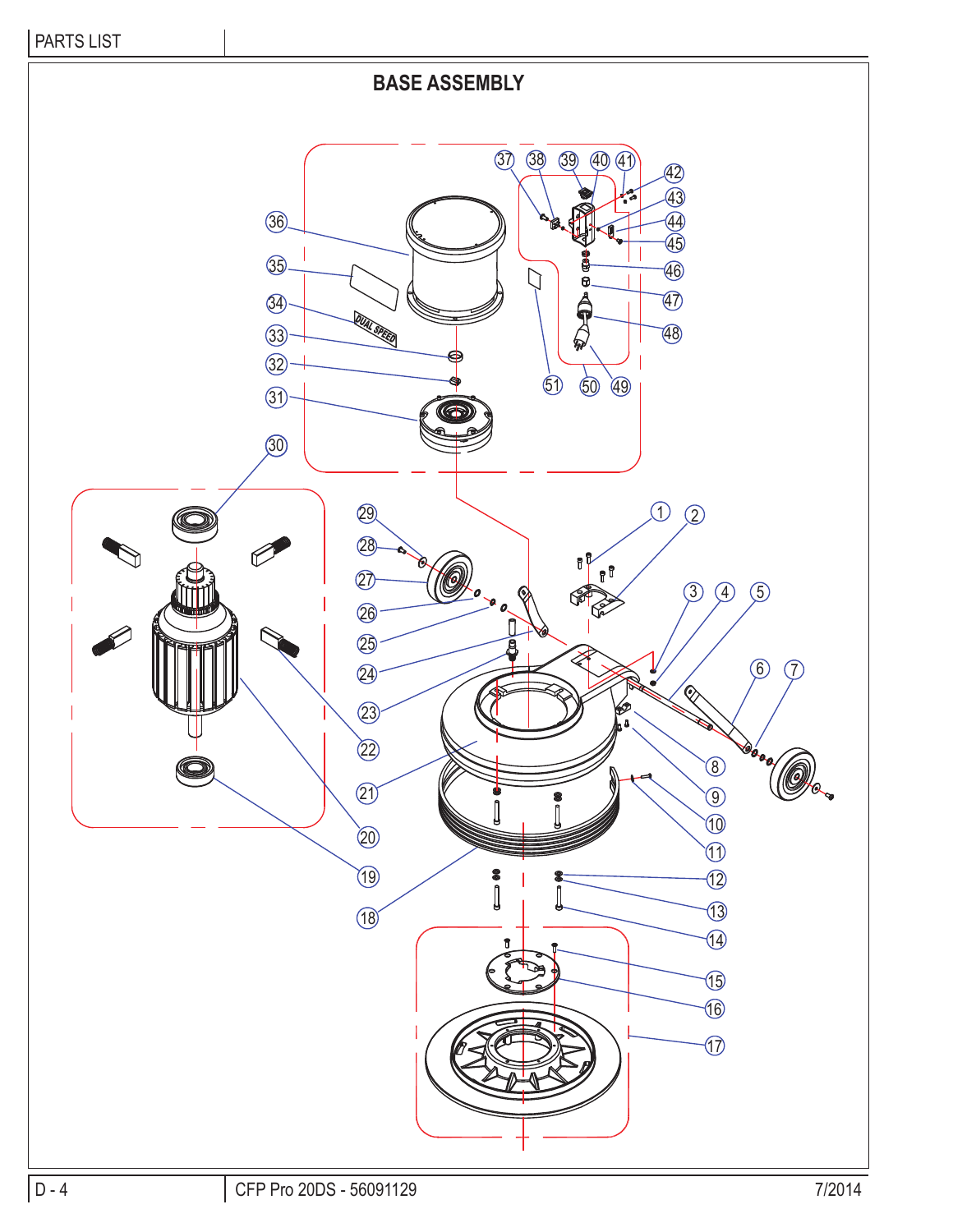# **BASE ASSEMBLY**

| Item           | Ref. No.         | Qty            | <b>Description</b>               | Item | Ref. No.         | Qty            | <b>Description</b>           |
|----------------|------------------|----------------|----------------------------------|------|------------------|----------------|------------------------------|
|                | GT13080          | 4              | Screw, M6 X 30                   | 27   | VF48202          | 2              | Wheel, 5"                    |
| $\overline{c}$ | AS312201TP       | 1              | Plate, Handle Guide              | 28   | VF44012          | 2              | Screw, M6 X 12.7             |
| 3              | GT13032          | 4              | Washer, Plain, M6                | 29   | VF13666          | $\overline{2}$ | Washer, M6                   |
| 4              | VF13502          | 4              | Nut, Lock, M6                    | 30   | ZD40225          |                | Bearing, #6203Z              |
| 5              | VF30026          | 1              | Axle                             | 31   | VF999802B        |                | Gear Box                     |
| 6              | VF30020          |                | Bracket, Left Handle             | 32   | VF99021          |                | Coupler                      |
| 7              | VV20274          | 4              | Washer, Plain, M13               | 33   | MT01102          |                | Sleeve                       |
| 8              | GV40235          | $\overline{2}$ | Clamp Block, Axle                | 34   | VF40990          |                | Label, Dual Speed            |
| 9              | VV13621          | 4              | Screw, Self-Tapping, St, M5 X 20 | 35   | <b>VF41079CL</b> |                | Label, Motor                 |
| 10             | VA13474          | 5              | Screw, M5 X 16                   | 36   | ZD48000-1        |                | Motor, Dual Speed            |
| 11             | <b>VF13474A</b>  | 4              | Washer, Plain, M5                | 37   | VA13473          |                | Screw, M4 x 16               |
| 12             | VF13524          | 4              | Washer, Plain, M8                | 38   | VF44204          |                | Rectifier                    |
| 13             | VF13519          | 4              | Washer, Lock, M8                 | 39   | VA91347          |                | Switch                       |
| 14             | GT13018          | 4              | Screw, M8 X 55                   | 40   | ZD48309DY        | 1              | Shell                        |
| 15             | MF-VF002-4A      | 6              | Screw, Self-Tapping, 1/4"-1"     | 41   | VF13604          | 4              | Washer, Lock, External Tooth |
| 16             | MF-VF002-2       |                | <b>Clutch Plate</b>              | 42   | VF14214          | 4              | Screw, M5 X 8                |
| 17             | MF-VF022JD       |                | Pad Holder, 19"                  | 43   | GT13014          | 2              | Nut, Nylon Insert, M4        |
| 18             | AS312204         |                | Bumper, 20"                      | 44   | ZD48316          |                | <b>Triac Assembly</b>        |
| 19             | ZD48315          |                | Bearing                          | 45   | VV13650          | 4              | Screw, M4 x 12               |
| 20             | ZD48200          | 1              | Shaft & Rotor Assembly           | 46   | VV67405          | 1              | Strain Relief, Cord          |
| 21             | <b>VF40100TP</b> | 1              | Frame.20"                        | 47   | VV67405-1A       | 1              | Nut                          |
| 22             | VF99926-2        | 4              | Kit, Carbon Brush                | 48   | AS41902          |                | Plug Protector, Large Female |
| 23             | VF40152          |                | Hose Barb                        | 49   | VF999794         |                | Cord, Motor                  |
| 24             | VF30019          |                | Bracket, Handle, Right           | 50   | ZD48330          |                | Kit, Speed Adjustment        |
| 25             | VF13520          | 2              | Washer, Lock                     | 51   | VF40994          |                | Read Manual label            |
| 26             | VF50119          | $\overline{2}$ | Washer, Plain, M12               |      |                  |                |                              |